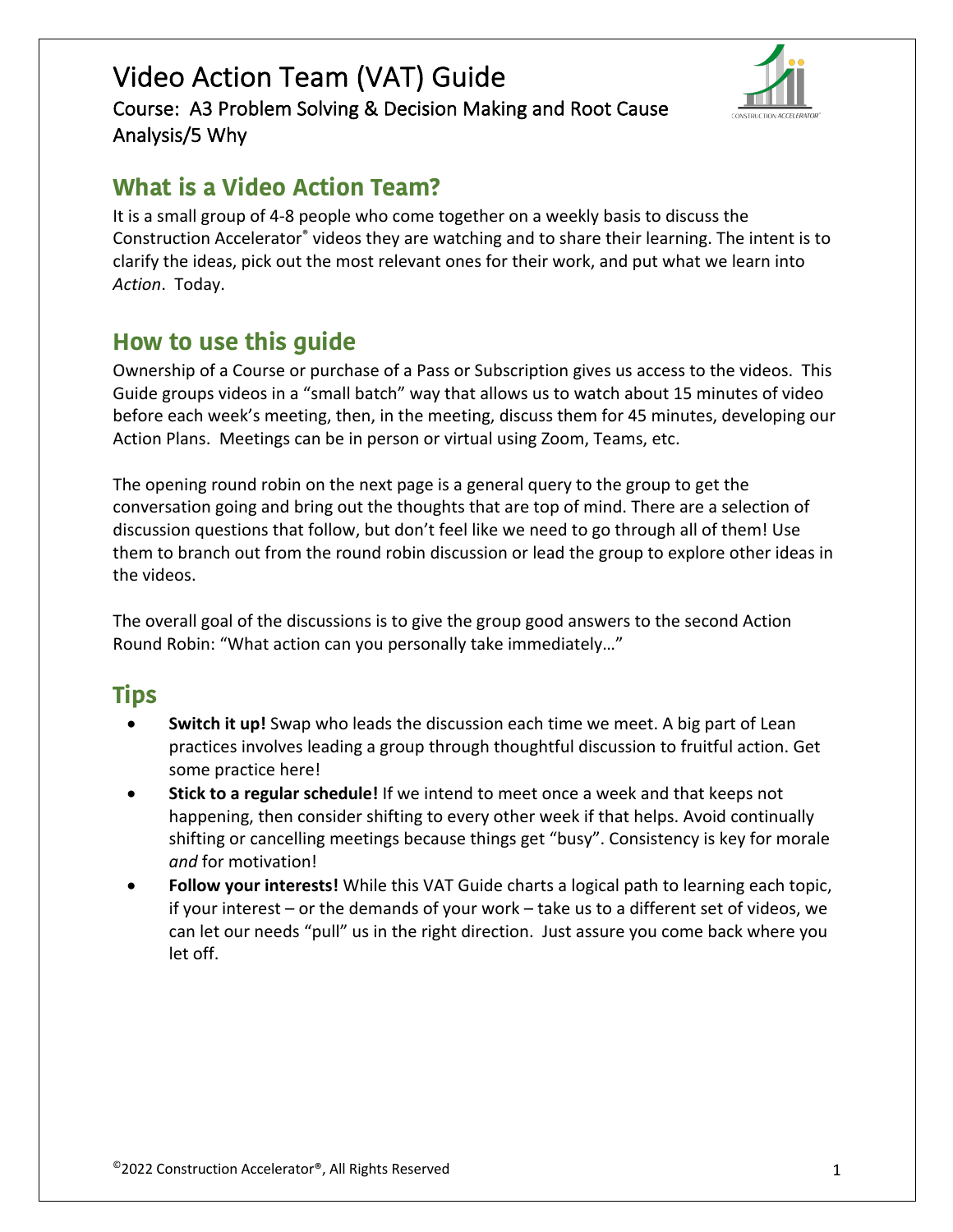Course: A3 Problem Solving & Decision Making and Root Cause Analysis/5 Why



# **Session 1: A3 – Problem Solving (Left Side)**

Topic 502

## **PREPARATION**

**WATCH: 3 Highlighted Videos: "Why Use an A3 and What is it?" (highlighted in green), "How to Make an A3 – Who is Involved & Getting Started" and "How to Make an A3 – Performing the Analysis" (highlighted in yellow)**

**DOWNLOAD and LOOK OVER: "Practice Scenarios" and "Template – Problem Solving with Prompts"** (click "Show More Documents")

**DO: The first two Action Items: "Where could you use an A3?" and "Start your A3"** (These may be done before or after this discussion.)

#### **OPENING ROUND ROBIN**

- What was the most important or interesting point in these videos from your perspective?
- Was there something you didn't understand or didn't agree with?

### **DISCUSSION QUESTIONS (Choose from these)**

- Where does the name "A3" come from?
- What are the various types of A3's (things they are used for)? Note: we're focused on Problem Solving in these sessions.
- Why does A3 conform so well to the PDCA (Plan, Do, Check, Adjust) cycle?
- Why does A3 work so effectively with collaborative teams?
- For what reasons is A3 a good communication tool, especially for reporting to executives?
- Discuss the roles of Owner/Champion, Collaborators, and Mentor.
- What is the difference between Background and Current Condition?
- Why do you need an accurate, well-thought-out Current State and Goals/Targets BEFORE coming up with Analysis and Counter Measures?
- What are the most important things to do to perform an Analysis?
- What is the value of visual charts or graphs in communicating data and ideas in the A3?
- A3 is a "method of thinking", so what is "A3 Thinking"?

#### **ACTION ROUND ROBIN**

• Choose a problem to solve and start your own A3, hopefully through Section 3 or 4. Download the "Template, Problem Solving (blank)" from Support Documents and use that (handwritten is ok).

#### **PLUS/DELTA (2 Minutes)**

• What did you like about today's session and what would you change for the next time?

#### **TAKEAWAY ROUND ROBIN**

*In two words what is your big Takeaway today?*



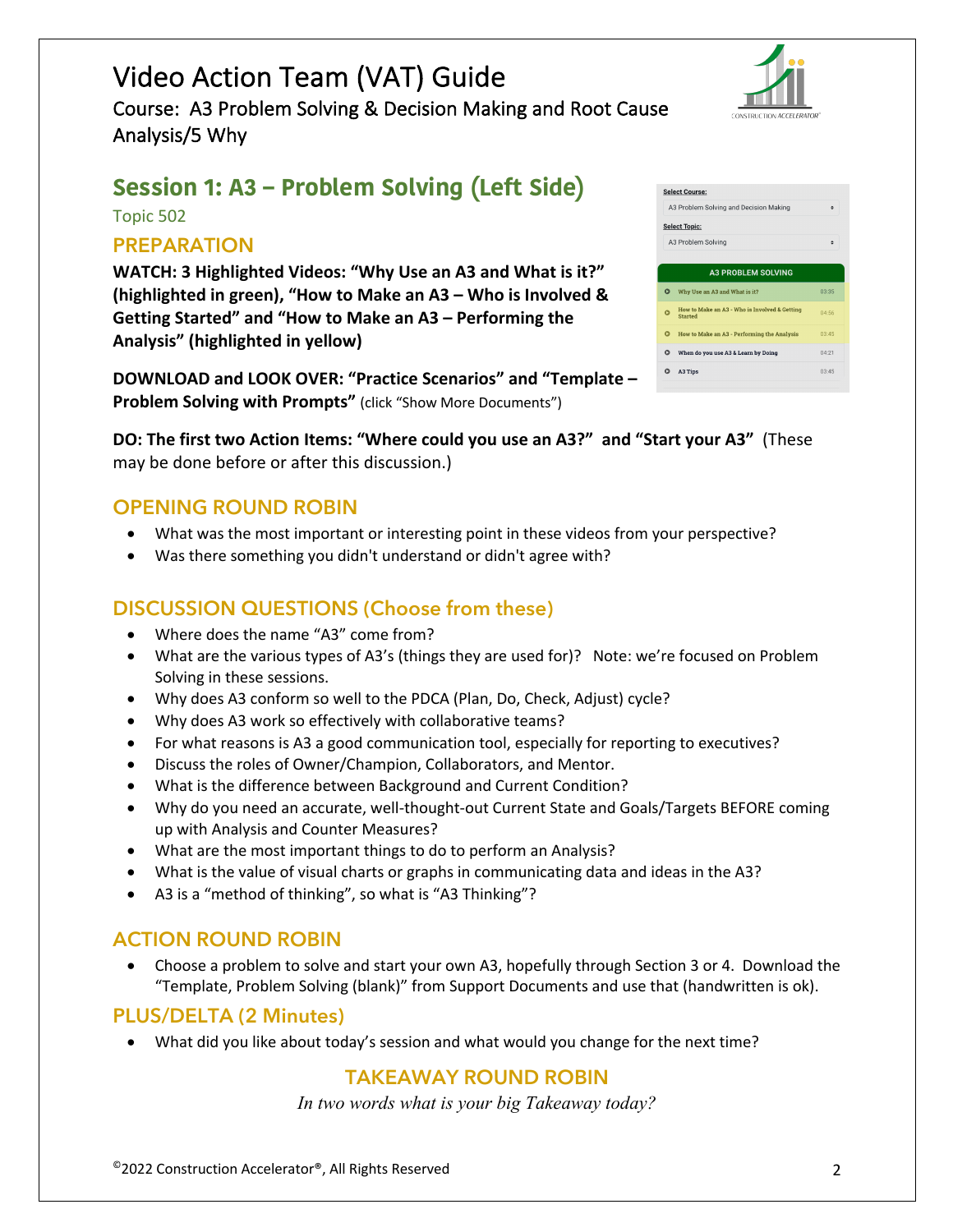Course: A3 Problem Solving & Decision Making and Root Cause Analysis/5 Why

# **Session 2: A3 – Problem Solving (Right Side)**

Topic 502

#### **PREPARATION**

**WATCH: 2 Highlighted Videos: "When do you use A3 – Learn by Doing" (highlighted in green) and "A3 Tips" (highlighted in yellow)**

**DOWNLOAD TO LOOK OVER:** Last session you downloaded

**"Template – Problem Solving with Prompts"**. Now spend a few minutes looking through Sections 5, 6 and 7 (the Right Side of the A3). Be prepared to discuss these prompts.

**DO: The last 2 Action Items below the video: "Continue your A3" and "Complete and Implement your A3"** (These may be done before or after this discussion.)

### **OPENING ROUND ROBIN**

- What was the most important or interesting point in these videos from your perspective?
- Was there something you didn't understand or didn't agree with?

### **DISCUSSION QUESTIONS (Choose from these)**

- When should/could you use the A3 process?
- Do you always have to use the written A3 form? In other words, how can you use "A3 Thinking"?
- What are the benefits of engaging more Collaborators in your A3?
- If your A3 is all-text, how can you convert some of that to graphics or visuals? Why bother?
- Why do we call them "Mitigation Measures" instead of "Solutions"?
- What is the difference between Mitigation Measures (Section 5) and Action Plan (Section 6)? Note: many people mix them together.
- In the PDCA (Plan, Do, Check, Adjust) cycle, where does "Action Plan" occur?
- Who should be involved in Follow-up (Section 7)? How far after the implementation of the Action Plan could or should the Follow-ups occur? How often?
- In the PDCA (Plan, Do, Check, Adjust) cycle, where does "Follow-up" occur?
- Why did Andy say "Resist the Shortcuts"?

### **ACTION ROUND ROBIN**

• Using the A3 you started in Session 1, complete it through Section 7. Share it and perhaps even implement the Action Items.

### **PLUS/DELTA**

• What did you like about today's session and what would you change for the next time?

### **TAKEAWAY ROUND ROBIN**

*In two words what is your big Takeaway today?*

| CONSTRUCTION ACCELERATOR®          |       |
|------------------------------------|-------|
| Course:                            |       |
| roblem Solving and Decision Making |       |
| Topic:                             |       |
| roblem Solving                     | ٠     |
|                                    |       |
| <b>A3 PROBLEM SOLVING</b>          |       |
| hy Use an A3 and What is it?       | 03:35 |

 $\bullet$  How to Make an A3 - Who is Involved & Getting<br>Started

O When do you use A3 & Learn by

Select A<sub>3</sub>F Select A<sub>3</sub>F

 $Q = V$ 

 $Q$  A3 Tips